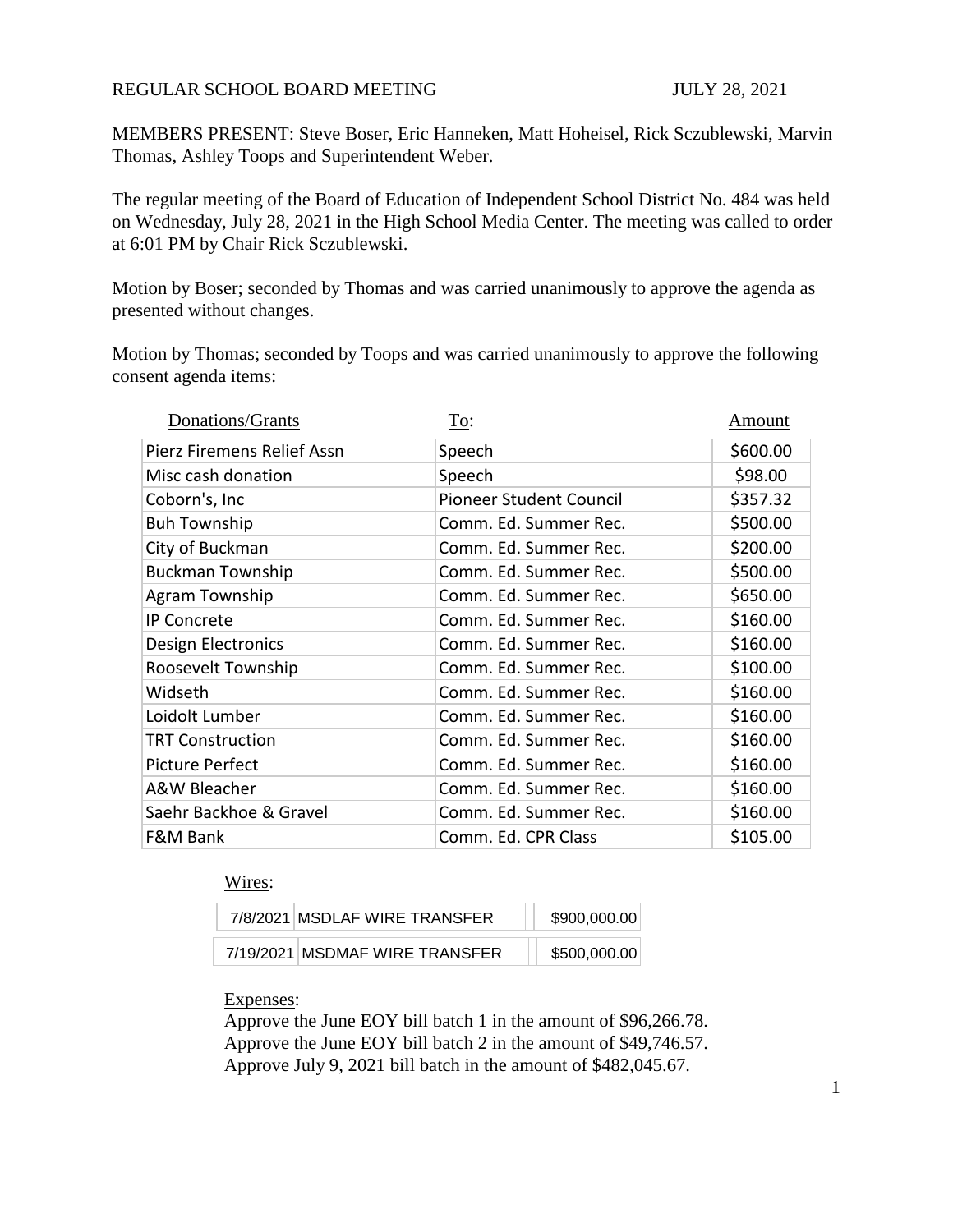Approve July 23, 2021 bill batch in the amount of \$54,650.40.

Personnel: Accept the resignation of Hannah Paggen, Preschool Teacher, effective July 21, 2021. Accept the resignation of Mark Otremba, Bus Route Driver, effective July 15, 2021. Approve the employment of Michelle Janson as the Early Childhood Special Education Teacher beginning the 2021-22 school year, pending a criminal background check. Approve the posting of a new position for a part-time music paraprofessional for the 2021-22 school year.

In lieu of the recent Minnesota Department of Education statements outlining the protocols for the 2021-22 school year, which included allowing local school board's the decision regarding masks in school facilities, board members felt it was important to provide a clear statement in that regard for parents seeking clarification on this matter.

Motion by Hanneken; seconded by Toops and was carried unanimously that mandatory wearing of face masks will not be a requirement for students or staff in Pierz Schools.

Motion by Hanneken; seconded by Boser and was carried unanimously to approve the minutes of the special board meeting dated July 19, 2021.

Motion by Sczublewski; seconded by Boser and was carried unanimously to approve the Farmers and Merchants State Bank of Pierz; Unity Bank of Pierz, MSDLAF and MSDMAX as the school district depositories for the 2021-2022 fiscal year.

Motion by Sczublewski; seconded by Hoheisel and was carried unanimously to name the Morrison County Record as the official newspaper for Independent School District #484 for the 2021-2022 fiscal year.

Motion by Boser; seconded by Sczublewski and was carried unanimously to designate the last Wednesday of each month for regular school board meetings beginning at 6:00 PM in the High School Media Center.

Motion by Hanneken; seconded by Hoheisel and was carried unanimously to recommend the School Board Compensation for the 2021-2022 fiscal year as follows:

- 1. All Regular Board Meetings \$120.00 per meeting regardless of length.
- 2. Special and negotiations meetings held on the day of a Regular Board Meeting will be paid an additional \$40.00.
- 3. Special, negotiation, or board appointed meetings are to be paid on a prorated basis. Two or more hours \$120.00

Less than two hours: \$60.00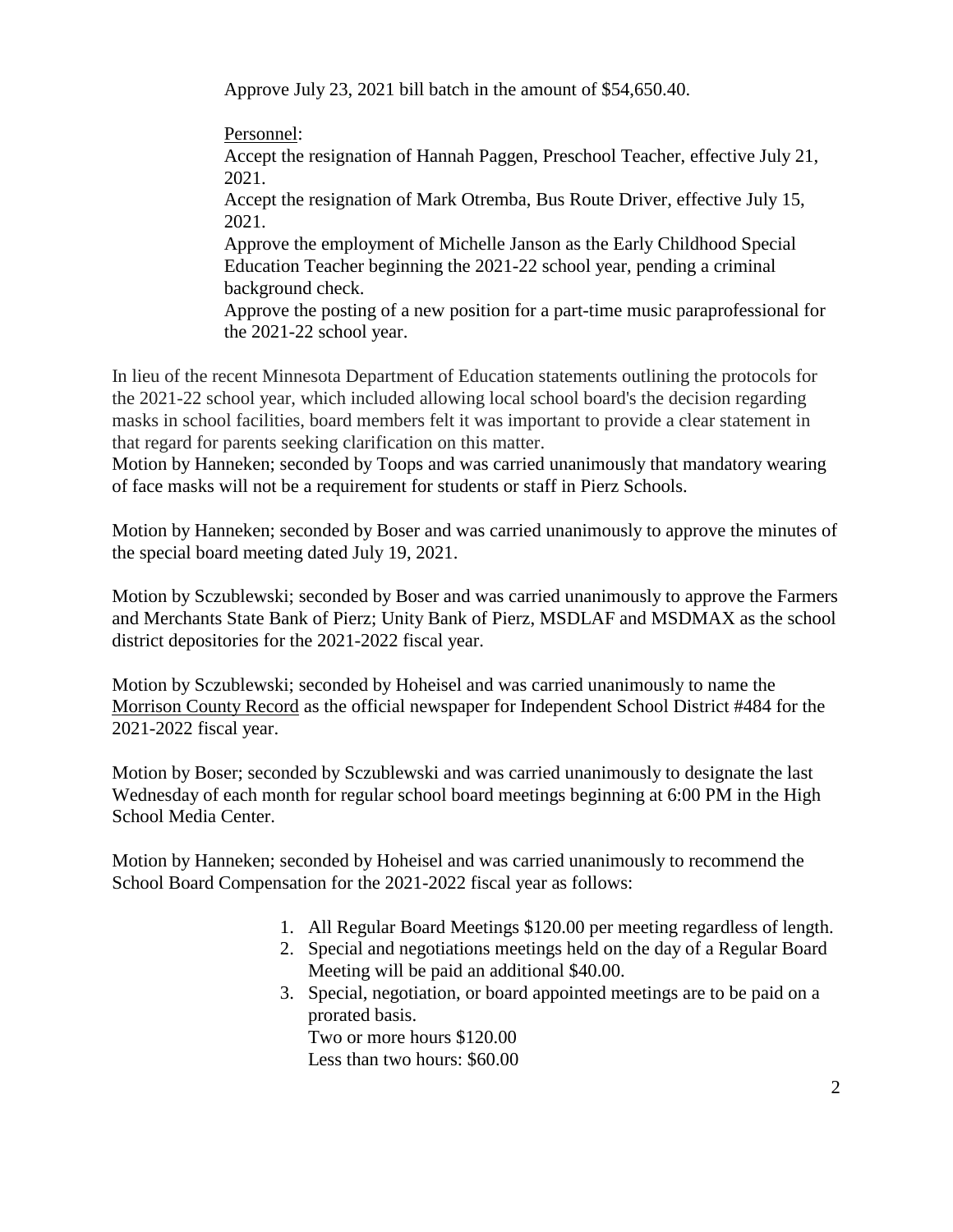- 4. Out-of-district meetings will be paid \$120.00.
- 5. All day meetings or trainings, out-of-district, will be paid \$180.00.
- 6. Chair & Clerk extra \$20.00 per regular or special board meeting.

Motion by Boser; seconded by Sczublewski and was carried unanimously to set the 2021-2022 fiscal year mileage reimbursement at \$.50 cents per mile when personal vehicles are used for school business.

Motion by Hoheisel; seconded by Thomas and was carried unanimously to authorize the Superintendent and/or Business Manager to invest school funds, which are not immediately needed for school business and have investments approved at the following board meeting.

Motion by Hanneken; seconded by Boser and was carried unanimously to set Wednesday, December 15, 2021 at 6:05 PM as the Meeting Date for the Truth- in-Taxation and for the Adoption of the Proposed 2021 Payable 2022 Property Taxes for Independent School District #484.

Motion by Toops; seconded by Boser and was carried unanimously to approve the Fall Sports Coaching Assignments as presented:

| Football                           |                        | Tennis                  |                     |
|------------------------------------|------------------------|-------------------------|---------------------|
| Dan Saehr                          | <b>Head Coach</b>      | Briana Rademacher       | <b>Head Coach</b>   |
| Corey Egan                         | Asst. Varsity          | <b>Matt Poepping</b>    | Asst. Varsity       |
| Dave Rocheleau                     | Asst. Varsity          | <b>Becky Herman</b>     | JV Coach            |
| Jim Strohmeier                     | Asst. Varsity          | Michelle Mennis         | JH Coach            |
| Andy Leidenfrost                   | C-Squad                |                         |                     |
| Pat Watercott                      | <b>JH</b> Coach        | <b>Cross Country</b>    |                     |
| Jeremy Monson                      | <b>JH</b> Coach        | Scott Herold            | <b>Head Coach</b>   |
| Skip Toops                         | <b>Assist JH Coach</b> | <b>Kelly Sauer</b>      | <b>Assist Coach</b> |
| <b>Jason Bakke</b>                 | <b>Assist JH Coach</b> | <b>Dustin Betsinger</b> | JH Coach            |
| Michael Leidenfrost                | Volunteer              |                         |                     |
|                                    |                        |                         |                     |
| Volleyball                         |                        |                         |                     |
| <b>Beth Fischer</b>                | <b>Head Coach</b>      |                         |                     |
| <b>Haley Scheldorf</b>             | Floater (Club)         |                         |                     |
| Jaime Strohmeier                   | <b>JV Coach</b>        |                         |                     |
| Stephanie Andres                   | C Squad                |                         |                     |
| Bille Jo Kimman                    | Varsity Asst.          |                         |                     |
| Katie Schleper                     | 8th Grade              |                         |                     |
| Tiffanie Luschen                   | 7th Grade              |                         |                     |
| Lisa Koeing (depending on $\#$ 's) |                        |                         |                     |

Motion by Hoheisel; seconded by Boser and was carried unanimously to extend the bid received for bread products from Pan-O-Gold for the 2021-2022 school year (1 yr.) and extend the bid received from Kemps for milk products for the 2021-22 and 2022-23 school years. (2 yr.)

Motion by Boser; seconded by Sczublewski and was carried unanimously to accept the recommendation of the transportation model beginning fall of 2021 as presented: